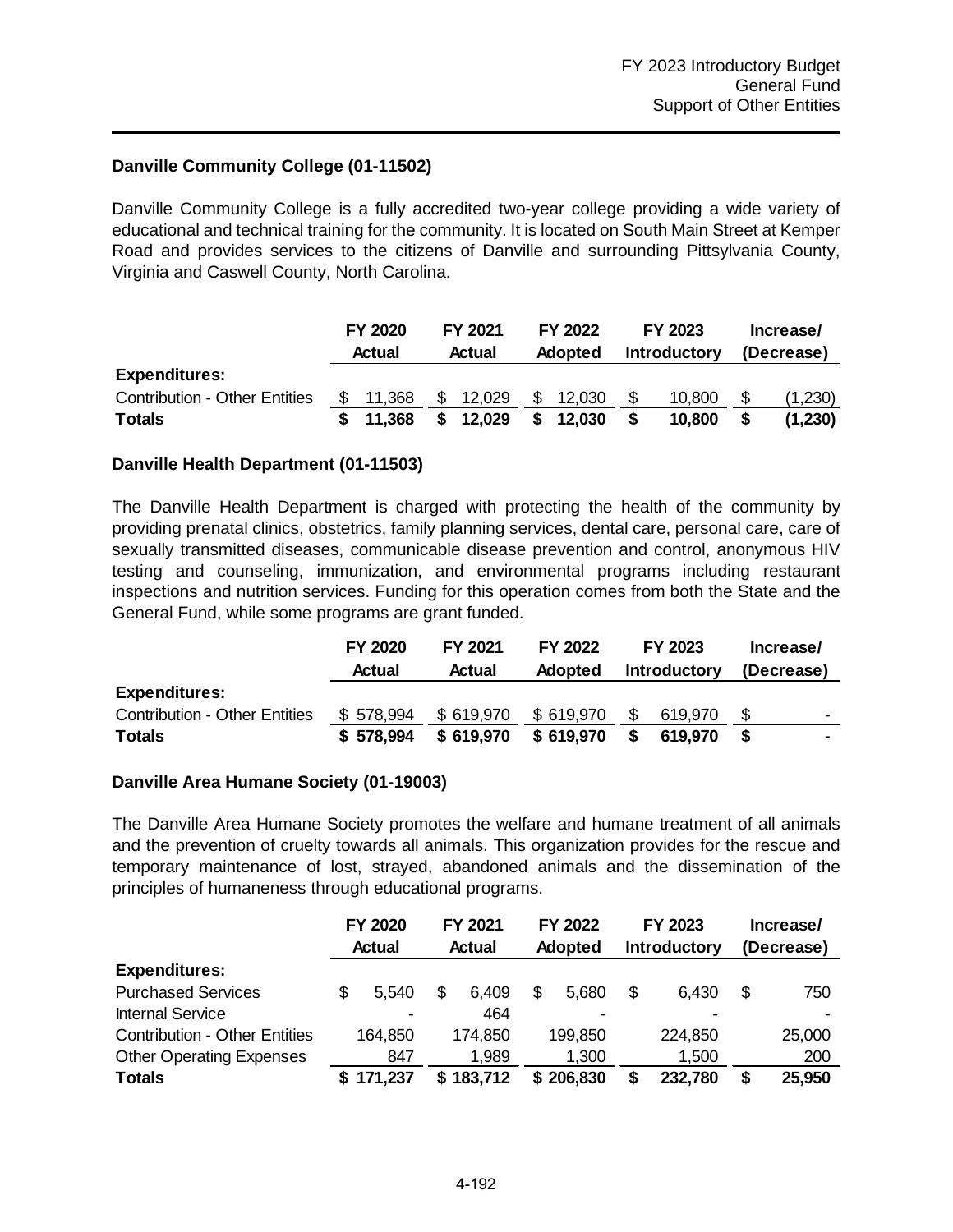## **Danville-Pittsylvania Community Services Board (01-11504)**

The Danville-Pittsylvania Community Services acts as the agent of the City of Danville and the County of Pittsylvania in the operation of community mental health, intellectual disability, and substance abuse and prevention programs and services as provided in Chapter 5 of Title 37.2 of the Code of Virginia as amended. Some of the available services include Mental Health – emergency, outpatient, case management, psychosocial, rehabilitation, supportive living, psychiatric; Intellectual Disability – case management, infant development, intensive residential services, adult day services, summer respite, family support; Substance Abuse – outpatient, outreach, case management, supervised residential, med/social detox referrals; and Prevention – youth skill building, substance abuse and violence prevention programs, parenting, anger management, child abuse prevention, youth tobacco use prevention, life skills, mediation, strengthening families programs.

|                                      | FY 2020   | FY 2021   | FY 2022   |                     | FY 2023 | Increase/ |            |  |
|--------------------------------------|-----------|-----------|-----------|---------------------|---------|-----------|------------|--|
|                                      | Actual    | Actual    | Adopted   | <b>Introductory</b> |         |           | (Decrease) |  |
| <b>Expenditures:</b>                 |           |           |           |                     |         |           |            |  |
| <b>Contribution - Other Entities</b> | \$428,925 | \$497,553 | \$547.310 | \$.                 | 602,050 |           | 54,740     |  |
| <b>Totals</b>                        | \$428.925 | \$497,553 | \$547,310 |                     | 602,050 |           | 54.740     |  |

## **Western Virginia EMS Council (01-19907)**

The Western Virginia EMS Council's mission is to facilitate regional cooperation, planning and implementation of an integrated emergency medical services delivery system. The formation of Regional EMS Councils is authorized by Code of Virginia § 32.1-111.11.

|                                      |  | FY 2020<br>Actual |  | FY 2021 |  |                | FY 2022 |                     | FY 2023 | Increase/                |  |  |
|--------------------------------------|--|-------------------|--|---------|--|----------------|---------|---------------------|---------|--------------------------|--|--|
|                                      |  |                   |  | Actual  |  | <b>Adopted</b> |         | <b>Introductory</b> |         | (Decrease)               |  |  |
| <b>Expenditures:</b>                 |  |                   |  |         |  |                |         |                     |         |                          |  |  |
| <b>Contribution - Other Entities</b> |  | 8.528             |  | 8,528   |  | 8,530          |         | 8.530               |         | $\overline{\phantom{0}}$ |  |  |
| <b>Totals</b>                        |  | 8.528             |  | 8,528   |  | 8,530          |         | 8.530               |         |                          |  |  |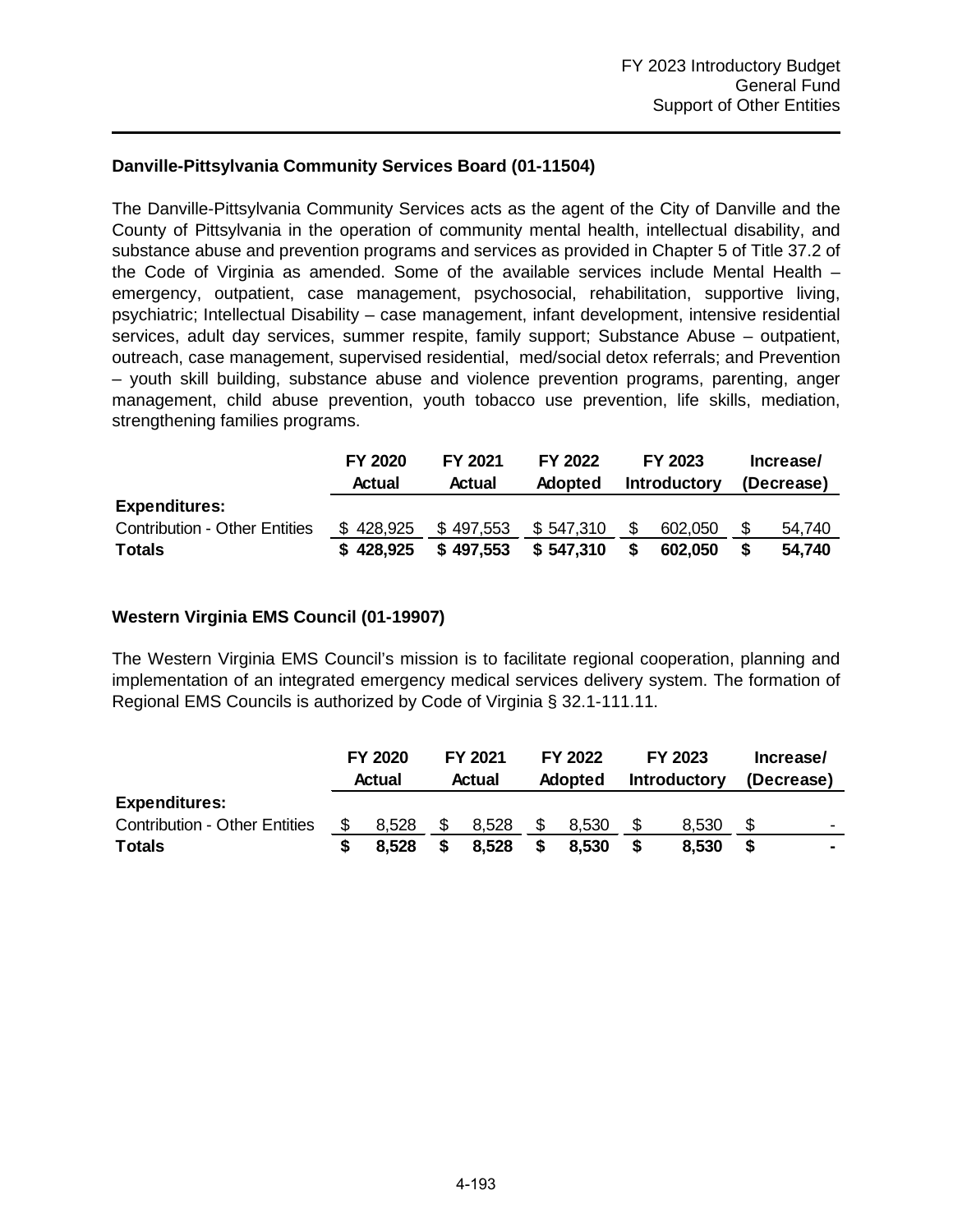## **Support of Ambulance & Rescue Services (01-19906)**

Ambulance and Rescue provides municipal financial support to the Danville Life Saving Crew, an all-volunteer unit, whose objective is to provide pre-hospital emergency medical assistance and transportation to the citizens of Danville.

Additionally, this also includes Four-for-Life funding which provides funding for training of volunteer or salaried emergency medical service personnel of licensed, nonprofit emergency medical services agencies and for the purchase of necessary equipment and supplies for use in such locality for licensed, non-profit emergency medical and rescue services. These funds are received from the State through a vehicle registration add-on fee.

|                                                | <b>FY 2020</b><br><b>Actual</b> | FY 2021<br><b>Actual</b> | <b>FY 2022</b><br><b>Adopted</b> | FY 2023<br><b>Introductory</b> | Increase/<br>(Decrease) |
|------------------------------------------------|---------------------------------|--------------------------|----------------------------------|--------------------------------|-------------------------|
| Revenue:                                       |                                 |                          |                                  |                                |                         |
| Emergency Medical Services \$ 17,529 \$ 17,916 |                                 |                          | \$17,130                         | \$.<br>17.130                  | \$.                     |
| <b>Expenditures:</b>                           |                                 |                          |                                  |                                |                         |
| <b>Contribution - Other Entities</b>           | \$377,734                       | \$377,696                | \$377,130                        | \$<br>377,130                  | \$<br>$\blacksquare$    |
| <b>Net Cost to City</b>                        | \$360,205                       | \$359,780                | \$360,000                        | 360,000<br>S                   | S                       |

## **Virginia Cooperative Extension (01-20203)**

The Virginia Cooperative Extension Danville Office provides programs and educational assistance to the citizens of Danville in the areas of horticulture, community resource development, environmental responsibilities, and family and youth issues. The Extension helps local people participate in the design, implementation, and evaluation of needs-driven educational programming.

|                                      |               | <b>FY 2020</b>           |      | FY 2021                  | <b>FY 2022</b> |                | FY 2023 |                     | Increase/ |                          |  |
|--------------------------------------|---------------|--------------------------|------|--------------------------|----------------|----------------|---------|---------------------|-----------|--------------------------|--|
|                                      | <b>Actual</b> |                          |      | <b>Actual</b>            |                | <b>Adopted</b> |         | <b>Introductory</b> |           | (Decrease)               |  |
| <b>Expenditures:</b>                 |               |                          |      |                          |                |                |         |                     |           |                          |  |
| <b>Purchased Services</b>            | S             | $\sim$                   | - \$ | $\overline{\phantom{0}}$ | \$.            | 2.700          | S       | 2.700               | S         | $\overline{\phantom{0}}$ |  |
| <b>Internal Service</b>              |               | $\overline{\phantom{0}}$ |      | $\blacksquare$           |                | 100            |         | 100                 |           |                          |  |
| <b>Contribution - Other Entities</b> |               | 32,019                   |      | 37,930                   |                | 51,370         |         | 43,400              |           | (7,970)                  |  |
| <b>Other Operating Expense</b>       |               | 900                      |      | 1,573                    |                | 1,200          |         | 1,200               |           |                          |  |
| <b>Totals</b>                        |               | 32,919                   |      | 39,503                   |                | 55,370         |         | 47,400              | S         | (7, 970)                 |  |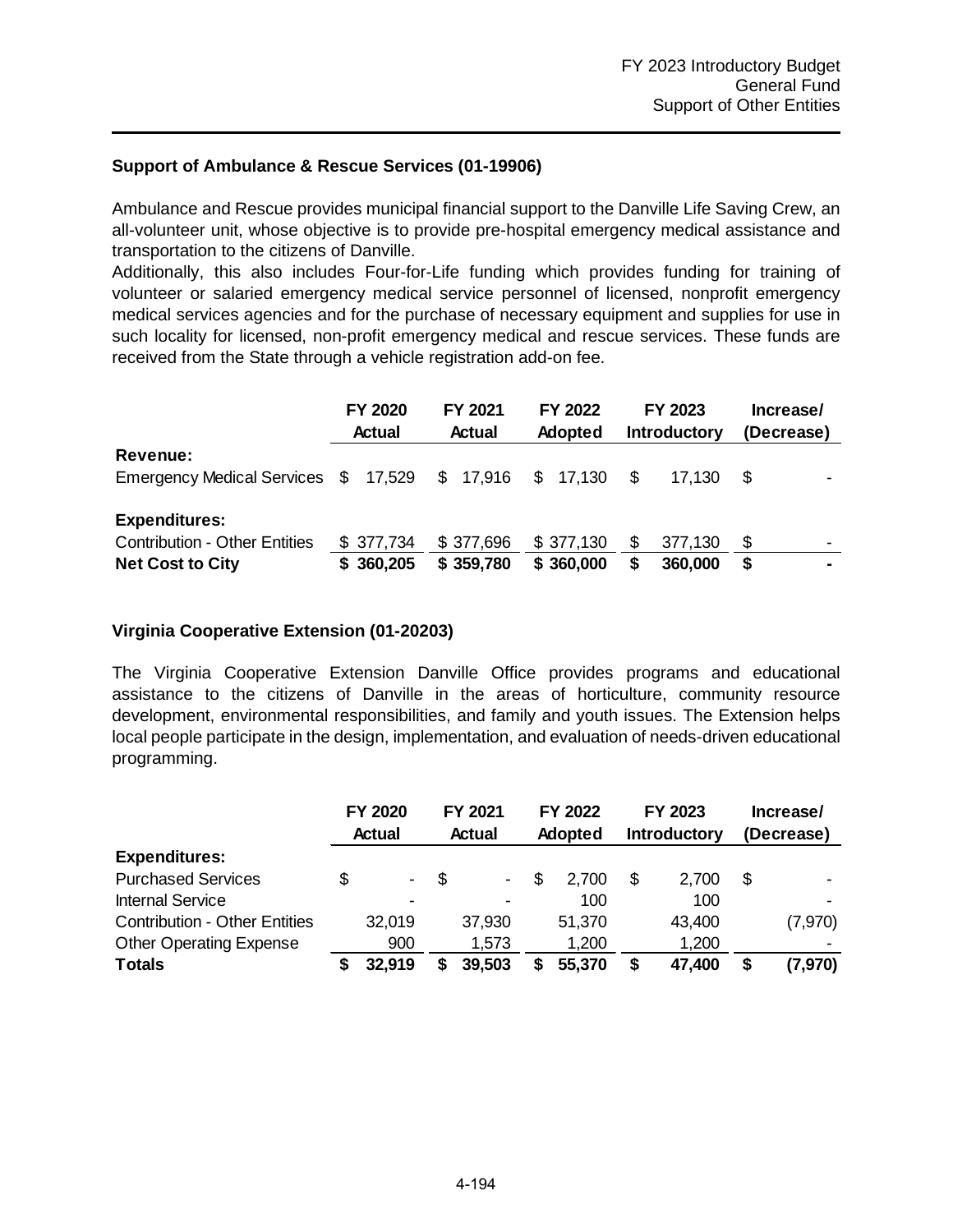## **Southern Area Agency on Aging (01-31901)**

Southern Area Agency on Aging is a private, not-for-profit organization which receives federal, state, and local funding, as well as fees and contributions from the individuals who receive services. This program promotes independence and well-being for older adults and provides services such as recreation, socialization, and transportation to senior citizens in Danville.

|                                      | <b>FY 2020</b><br>Actual | FY 2021<br>Actual | FY 2022<br><b>Adopted</b> | FY 2023<br><b>Introductory</b> |  | Increase/<br>(Decrease)  |
|--------------------------------------|--------------------------|-------------------|---------------------------|--------------------------------|--|--------------------------|
| <b>Expenditures:</b>                 |                          |                   |                           |                                |  |                          |
| <b>Contribution - Other Entities</b> | \$<br>5.459              | 5.459             | 5.460                     | 5.460                          |  | $\overline{\phantom{0}}$ |
| <b>Totals</b>                        | 5.459                    | 5.459             | 5.460                     | 5,460                          |  |                          |

## **Support of Business Development Agencies (01-32802)**

The Dan River Business Development Center (DRBDC) is a 501(c)3 non-profit corporation established by the City of Danville and Pittsylvania County as an incubator that creates an environment to enable entrepreneurs to succeed in establishing businesses and creating jobs in the Danville MSA. The DRBDC hosts offices and light industrial/research space for tenants who benefit by instant access to broadband, telephone service, and common work areas such as conference, training, mail room, kitchen, and a library of computerized and print entrepreneurial resources. Counseling is provided to internal and affiliate tenants who do not need the building's infrastructure support but benefit from marketing and networking as well as coaching, mentoring, and specialized business development support; new economic development projects for the region also benefit from having strong infrastructure and network support during their transition into the region.

|                                      | FY 2020      |        | FY 2021<br>FY 2022 |                |        |   | FY 2023             | Increase/  |          |  |
|--------------------------------------|--------------|--------|--------------------|----------------|--------|---|---------------------|------------|----------|--|
|                                      |              | Actual |                    | <b>Adopted</b> |        |   | <b>Introductory</b> | (Decrease) |          |  |
| <b>Expenditures:</b>                 |              |        |                    |                |        |   |                     |            |          |  |
| <b>Contribution - Other Entities</b> | 65,000<br>S. |        | \$100,000          | \$             | 85,000 | S | 75,000              |            | (10,000) |  |
| <b>Totals</b>                        | 65.000       |        | \$100,000          | S              | 85,000 |   | 75,000              |            | (10,000) |  |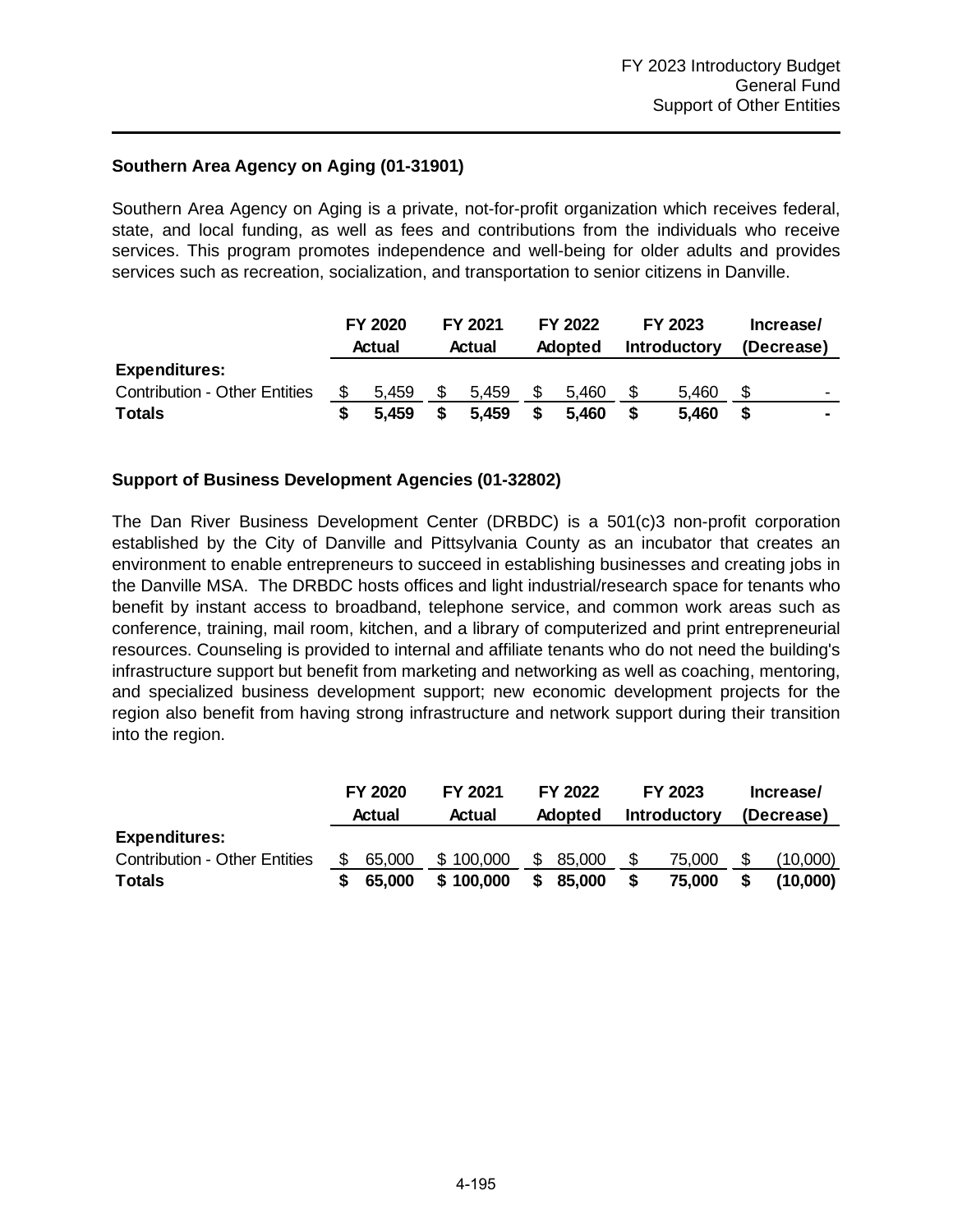## **Support of IDA (01-32803)**

The Industrial Development Authority works in cooperation with the City and its Economic Development Office to promote and facilitate redevelopment activities in the River District by the purchase, renovation, and subsequent lease or sale of real estate site throughout the district. The IDA also provides significant opportunities for industrial and commercial development in the City and in Danville-Pittsylvania County Regional Industrial Facility Authority owned parks by providing competitively priced lease/purchase arrangements with companies locating in the Danville region.

The IDA issues tax-exempt bonds to provide long-term financing to promote industry and develop trade by inducing manufacturing, industrial, governmental, commercial enterprises, and institutions of higher education to locate in and remain in the Commonwealth and in the City and further the use of Virginia's agricultural products and natural resources, either through the increase of commerce, or through the promotion of safety, health, welfare, convenience, or prosperity.

|                                      | FY 2020    | FY 2021   | FY 2022 |                |     | FY 2023             | Increase/  |         |  |
|--------------------------------------|------------|-----------|---------|----------------|-----|---------------------|------------|---------|--|
|                                      | Actual     | Actual    | Adopted |                |     | <b>Introductory</b> | (Decrease) |         |  |
| <b>Expenditures:</b>                 |            |           |         |                |     |                     |            |         |  |
| <b>Contribution - Other Entities</b> | \$ 647,255 | \$644,784 |         | $\blacksquare$ |     | 164,000             |            | 164,000 |  |
| <b>Totals</b>                        | \$647,255  | \$644,784 |         | $\blacksquare$ | - S | 164,000             |            | 164.000 |  |

## **Support of Downtown Danville Association (01-32804)**

The Downtown Danville Association (DDA) includes representatives from Downtown merchants, the City of Danville, Downtown property owners, banks, Danville Public Schools, Danville Science Center, and the Danville Historical Society. The DDA encourages public/private partnerships, the restoration and revitalization of Downtown Danville, and focuses on economic development, physical design, organization, and promotional events.

|                                      |     | FY 2020<br>Actual |   | FY 2021<br>Actual |   | FY 2022        |  | FY 2023             |            | Increase/                |
|--------------------------------------|-----|-------------------|---|-------------------|---|----------------|--|---------------------|------------|--------------------------|
|                                      |     |                   |   |                   |   | <b>Adopted</b> |  | <b>Introductory</b> | (Decrease) |                          |
| <b>Expenditures:</b>                 |     |                   |   |                   |   |                |  |                     |            |                          |
| <b>Contribution - Other Entities</b> | \$. | 50,000            | S | 50,000            | S | 50,000         |  | 50,000              |            | $\overline{\phantom{0}}$ |
| <b>Totals</b>                        |     | 50,000            |   | 50,000            |   | 50,000         |  | 50.000              |            |                          |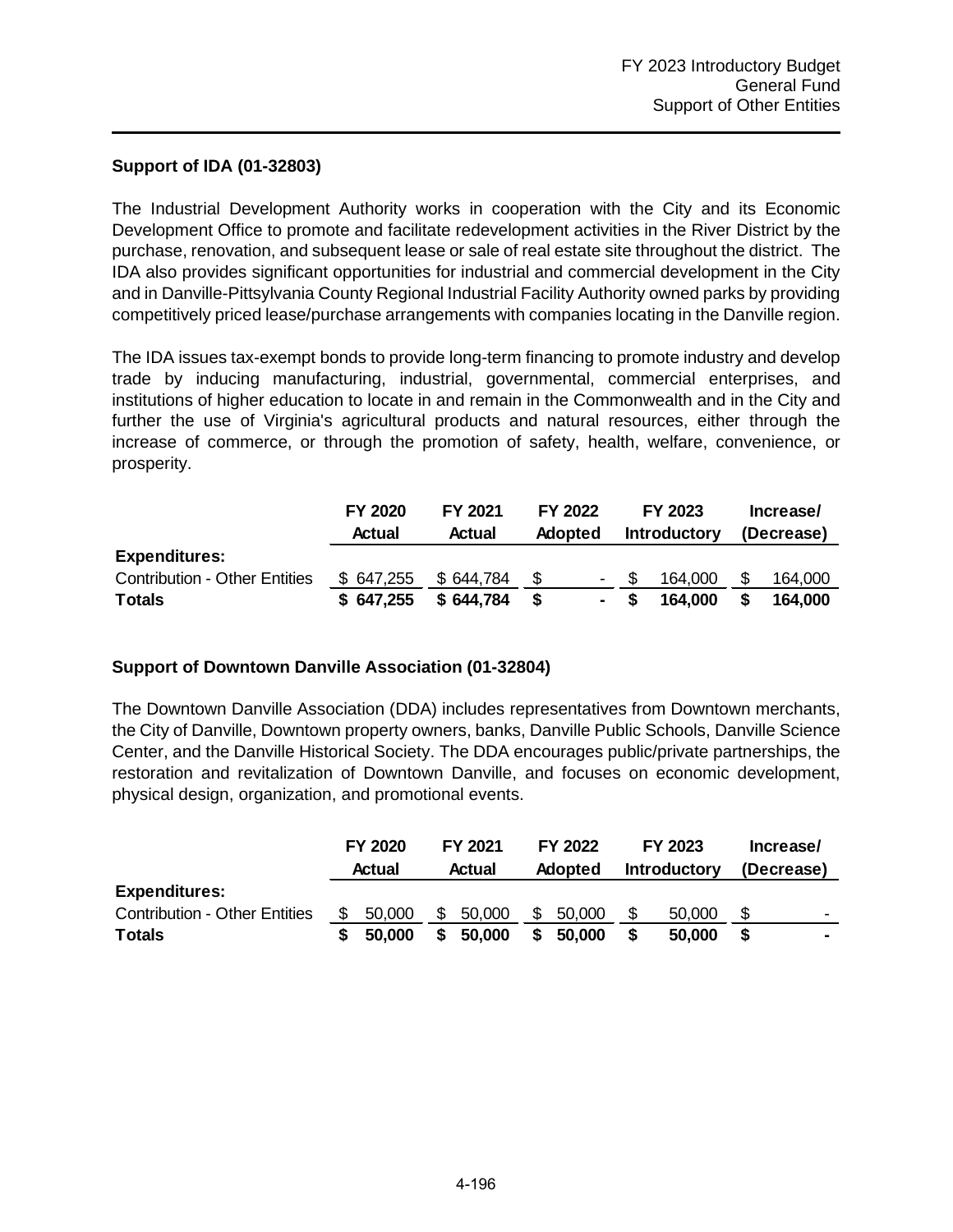## **Support of West Piedmont Planning (01-34001)**

The West Piedmont Planning District promotes the orderly and efficient development of the physical, social, and economic elements of the district by planning, and encouraging, and assisting localities to plan for the future through cooperation with other district localities.

|                                      |     | FY 2020 |        | FY 2021        |                | FY 2022 |                     | FY 2023 |            | Increase/ |
|--------------------------------------|-----|---------|--------|----------------|----------------|---------|---------------------|---------|------------|-----------|
|                                      |     | Actual  | Actual |                | <b>Adopted</b> |         | <b>Introductory</b> |         | (Decrease) |           |
| <b>Expenditures:</b>                 |     |         |        |                |                |         |                     |         |            |           |
| <b>Contribution - Other Entities</b> | \$. | 23.680  | \$     | 23,680         | \$.            | 23.680  | \$.                 | 25.560  |            | 1,880     |
| <b>Other Operating Expenses</b>      |     | 178     |        | $\blacksquare$ |                | 200     |                     | 500     |            | 300       |
| <b>Totals</b>                        |     | 23,858  |        | 23,680         |                | 23,880  |                     | 26,060  |            | 1,880     |

## **Support of Metro Planning Organization (01-34002)**

The Danville Metropolitan Planning Organization is an entity encouraged by federal legislation whose mandate is to help ensure that current and future expenditures for transportation programs and projects have a basis or foundation in a continuing, cooperative, and comprehensive planning. The MPO develops plans and programs that are subject to approval by federal transportation agencies for federal aid to transportation funding to flow to the region.

|                                      | <b>FY 2020</b> |     | <b>FY 2021</b> | FY 2022 |                | FY 2023 |                     | Increase/ |            |
|--------------------------------------|----------------|-----|----------------|---------|----------------|---------|---------------------|-----------|------------|
|                                      | Actual         |     | Actual         |         | <b>Adopted</b> |         | <b>Introductory</b> |           | (Decrease) |
| <b>Expenditures:</b>                 |                |     |                |         |                |         |                     |           |            |
| <b>Contribution - Other Entities</b> | \$11.543       | -SS | 6.841          | \$      | 11,950         | \$.     | 25,560              |           | 13,610     |
| <b>Totals</b>                        | \$11.543       |     | 6.841          |         | 11,950         | S       | 25,560              |           | 13.610     |

#### **Support of Pittsylvania County Community Action (01-34101)**

Pittsylvania County Community Action, a 501 (c)(3) nonprofit organization, is the designated community action agency providing comprehensive services to low-income families in Pittsylvania County, Danville (City), Henry County, and Martinsville (City), Virginia. PCCA also provides limited service in Campbell, Halifax, Patrick, and Caswell County (NC).

|                                      | <b>FY 2020</b><br>Actual |                          | FY 2021<br>Actual |        | FY 2022<br><b>Adopted</b> |     | FY 2023<br><b>Introductory</b> | Increase/<br>(Decrease) |                          |
|--------------------------------------|--------------------------|--------------------------|-------------------|--------|---------------------------|-----|--------------------------------|-------------------------|--------------------------|
| <b>Expenditures:</b>                 |                          |                          |                   |        |                           |     |                                |                         |                          |
| <b>Contribution - Other Entities</b> | S                        | $\overline{\phantom{a}}$ |                   | $\sim$ | \$ 25,000                 | \$. | 25,000                         |                         | $\overline{\phantom{0}}$ |
| <b>Totals</b>                        |                          | $\blacksquare$           |                   | $\sim$ | \$25,000                  |     | 25,000                         |                         |                          |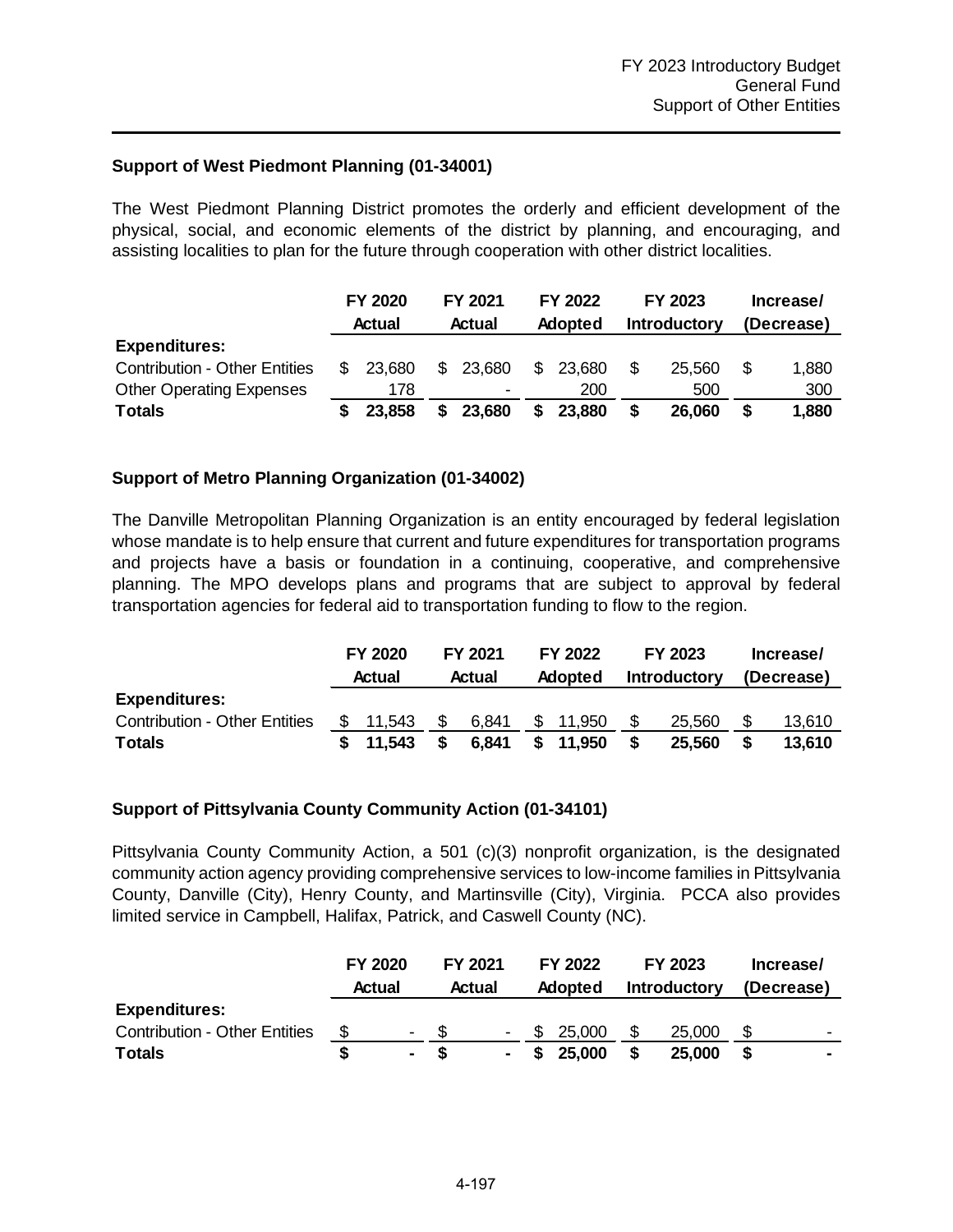Employee benefits are paid from this account. This includes health insurance, benefit administration fees, unemployment claims, Line of Duty, and tuition reimbursement.

|                           | FY 2020     | FY 2021<br>FY 2022 |                | FY 2023             |     | Increase/  |  |  |
|---------------------------|-------------|--------------------|----------------|---------------------|-----|------------|--|--|
|                           | Actual      | <b>Actual</b>      | <b>Adopted</b> | <b>Introductory</b> |     | (Decrease) |  |  |
| <b>Expenditures:</b>      |             |                    |                |                     |     |            |  |  |
| <b>Employee Benefits</b>  | \$7,271,297 | \$8,770,062        | \$9,144,300    | \$9,153,500         | \$. | 9,200      |  |  |
| <b>Purchased Services</b> | 951         | 2.200              | 6.500          | 11.500              |     | 5,000      |  |  |
| <b>Totals</b>             | \$7,272,248 | \$8,772,262        | \$9,150,800    | \$<br>9,165,000     |     | 14,200     |  |  |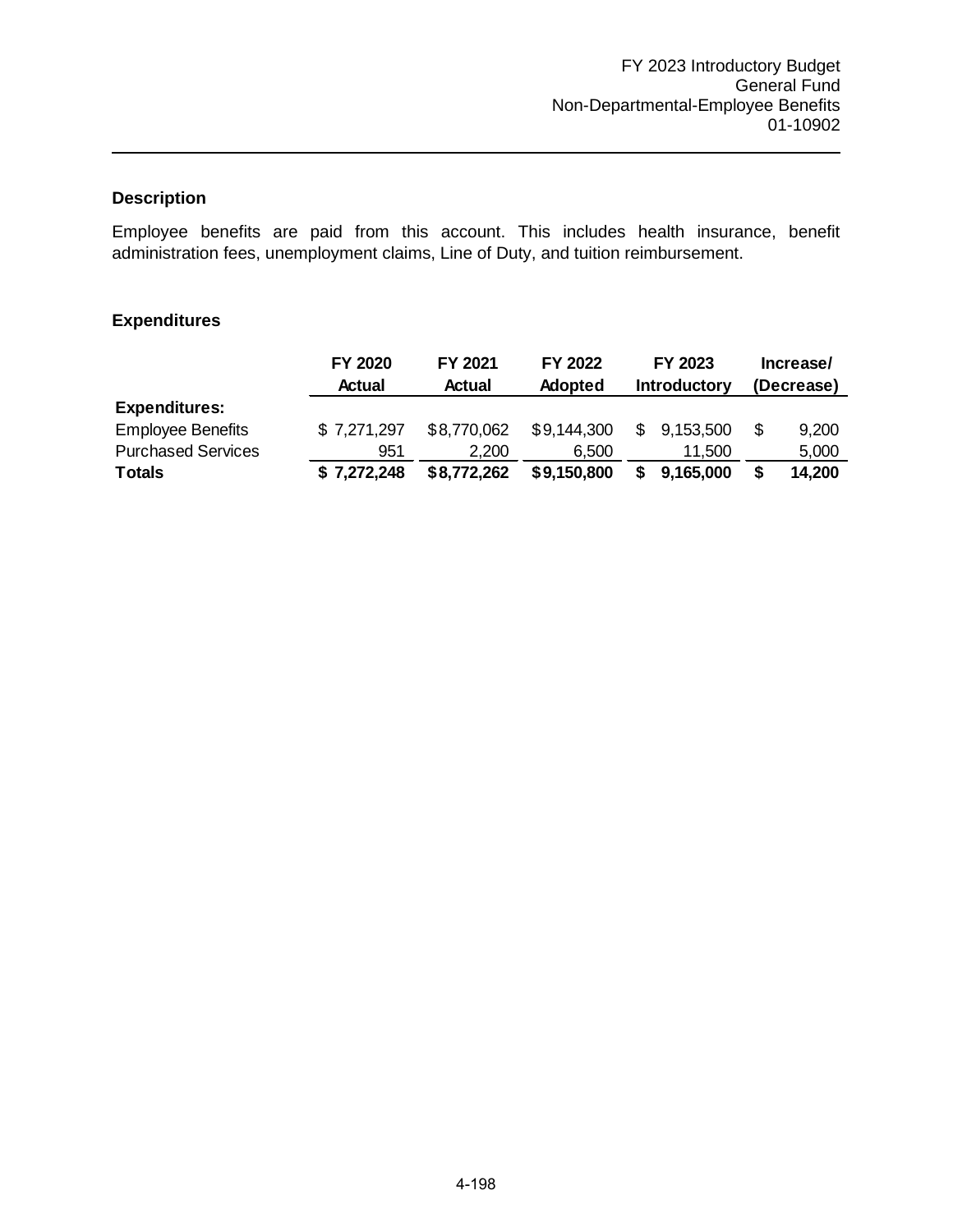This account is used to fund the employee annual service awards and retiree expense. Employees are recognized for years of service in five-year increments; traditional recognition is a plaque, gift card, and a departmental activity. Retiree costs include printing and mailing retiree information.

|                                 |   | FY 2020        | FY 2021   |   | FY 2022 |    | FY 2023             |      | Increase/      |
|---------------------------------|---|----------------|-----------|---|---------|----|---------------------|------|----------------|
|                                 |   | Actual         | Actual    |   | Adopted |    | <b>Introductory</b> |      | (Decrease)     |
| <b>Expenditures:</b>            |   |                |           |   |         |    |                     |      |                |
| <b>Employee Benefits</b>        | S | $\blacksquare$ | \$<br>821 | S | -       | -S | -                   | - \$ | $\blacksquare$ |
| <b>Purchased Services</b>       |   | 5,220          | 8,011     |   | 12,000  |    | 12,000              |      |                |
| <b>Internal Service</b>         |   | 5,934          | 4,618     |   | 2,000   |    | 2,000               |      |                |
| <b>Other Operating Expenses</b> |   | 582            | 18        |   | 1,500   |    | 1,500               |      |                |
| <b>Totals</b>                   |   | 11,736         | 13,468    |   | 15,500  |    | 15,500              | \$   | ۰              |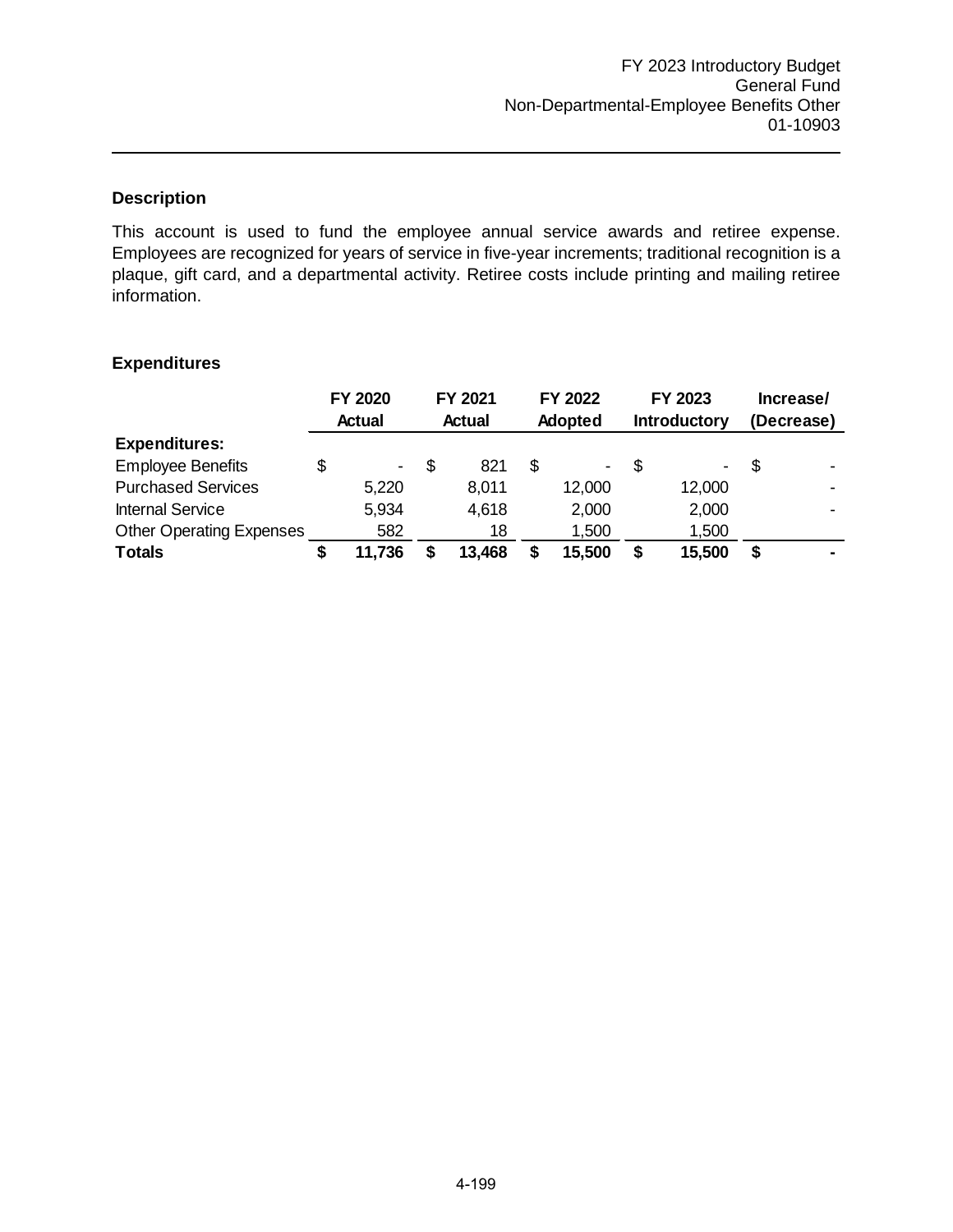Proper onboarding and educational opportunities are necessary to meet legal standards and to increase employee morale and retention. Monies from this account are used for onboarding materials and internal and external training managed by Human Resources.

|                                 | FY 2020 |    | FY 2021        | FY 2022        | FY 2023             |     | Increase/                |
|---------------------------------|---------|----|----------------|----------------|---------------------|-----|--------------------------|
|                                 | Actual  |    | Actual         | <b>Adopted</b> | <b>Introductory</b> |     | (Decrease)               |
| <b>Expenditures:</b>            |         |    |                |                |                     |     |                          |
| <b>Purchased Services</b>       | 37.720  | -S | $\blacksquare$ | 10,000         | 10,000              | \$. | $\blacksquare$           |
| <b>Other Operating Expenses</b> | 2,799   |    | 1,192          | 15,000         | 15,000              |     | $\overline{\phantom{0}}$ |
| <b>Totals</b>                   | 40,519  |    | 1,192          | 25,000         | 25,000              | S   | $\blacksquare$           |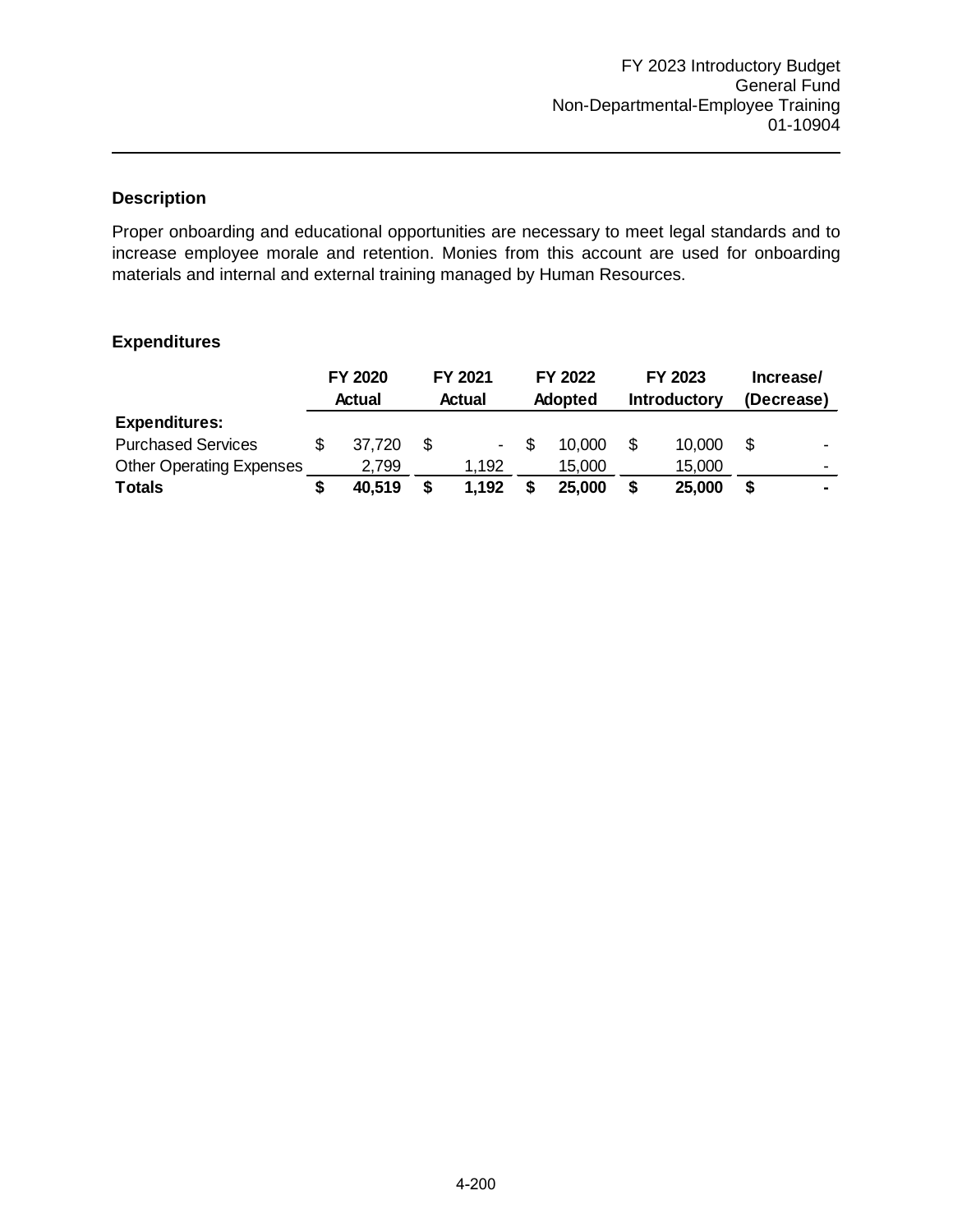The City opened an employee health and wellness center in the last quarter of FY19. The center is available to all full-time active employees and any dependents (over age 6) on the City's health insurance plan. Services include primary and urgent care, common labs, chronic disease management, and health and wellness coaching. Operational costs include administration and supply fees, rent for the facility, custodial contract, and utilities. The budget request is an estimate based on contract rates and assumed utilization of the center.

|                                 | FY 2020 |   | FY 2021<br>FY 2022 |    | FY 2023        |  | Increase/           |  |                          |
|---------------------------------|---------|---|--------------------|----|----------------|--|---------------------|--|--------------------------|
|                                 | Actual  |   | Actual             |    | <b>Adopted</b> |  | <b>Introductory</b> |  | (Decrease)               |
| <b>Expenditures:</b>            |         |   |                    |    |                |  |                     |  |                          |
| <b>Purchased Services</b>       | 603,147 | S | 626,983            | S. | 708,300        |  | 916,320             |  | 208,020                  |
| <b>Internal Services</b>        | 3,255   |   | 3.293              |    | 6,300          |  | 6,300               |  |                          |
| <b>Other Operating Expenses</b> | 20,997  |   | 27,996             |    | 30,000         |  | 30,000              |  | $\overline{\phantom{0}}$ |
| <b>Totals</b>                   | 627,399 | S | 658,272            |    | 744,600        |  | 952,620             |  | 208,020                  |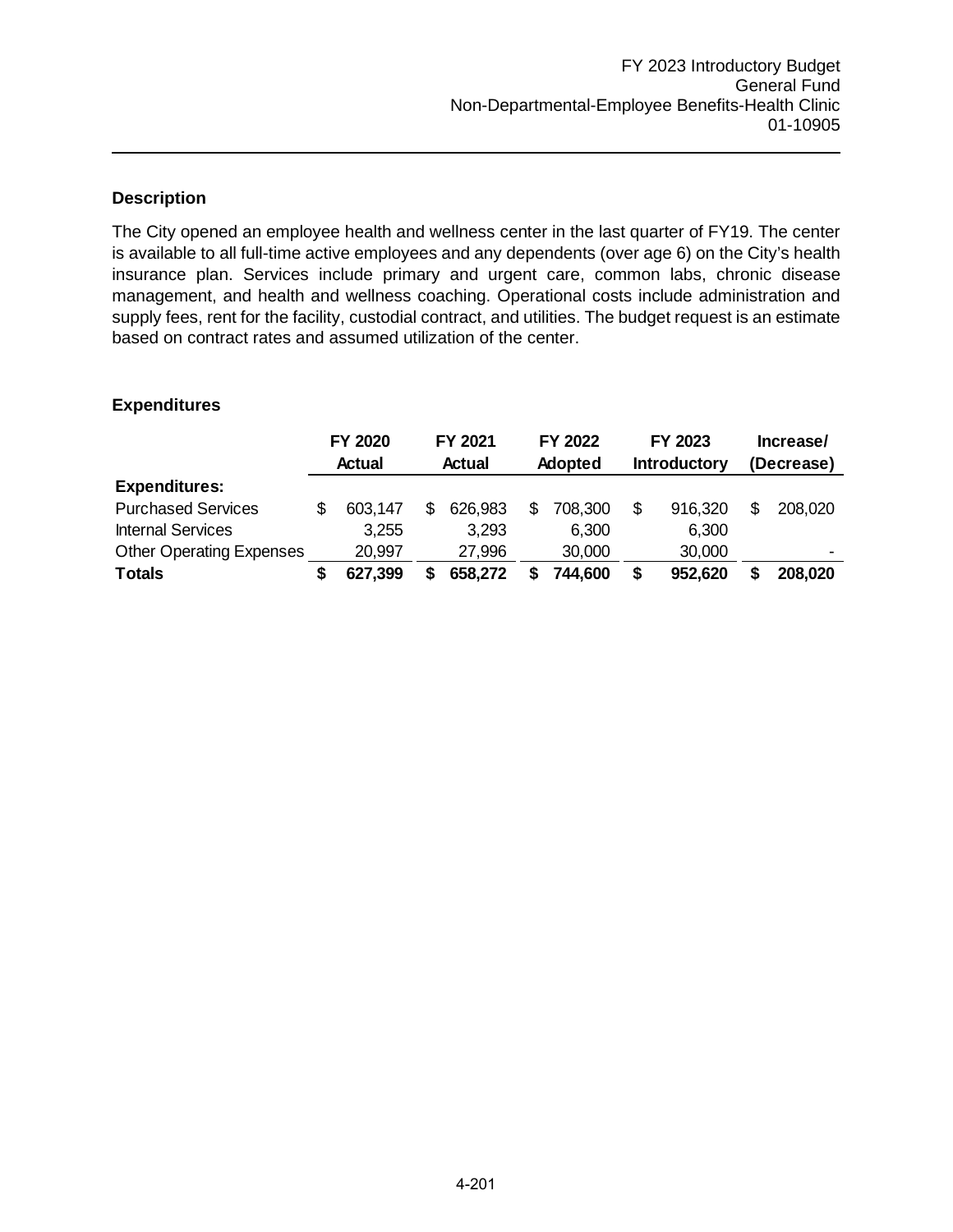This activity provides funding for the payment of principal and interest on the City's bonded debt as well as fiscal agent fees.

|                      | FY 2020     | FY 2021     | FY 2022        | FY 2023             | Increase/     |
|----------------------|-------------|-------------|----------------|---------------------|---------------|
|                      | Actual      | Actual      | <b>Adopted</b> | <b>Introductory</b> | (Decrease)    |
| <b>Expenditures:</b> |             |             |                |                     |               |
| <b>Debt Service</b>  | \$2,689,610 | \$3,004,523 | \$3,199,390    | \$3,371,180         | S.<br>171.790 |
| <b>Totals</b>        | \$2,689,610 | \$3,004,523 | \$3,199,390    | \$3,371,180         | \$171.790     |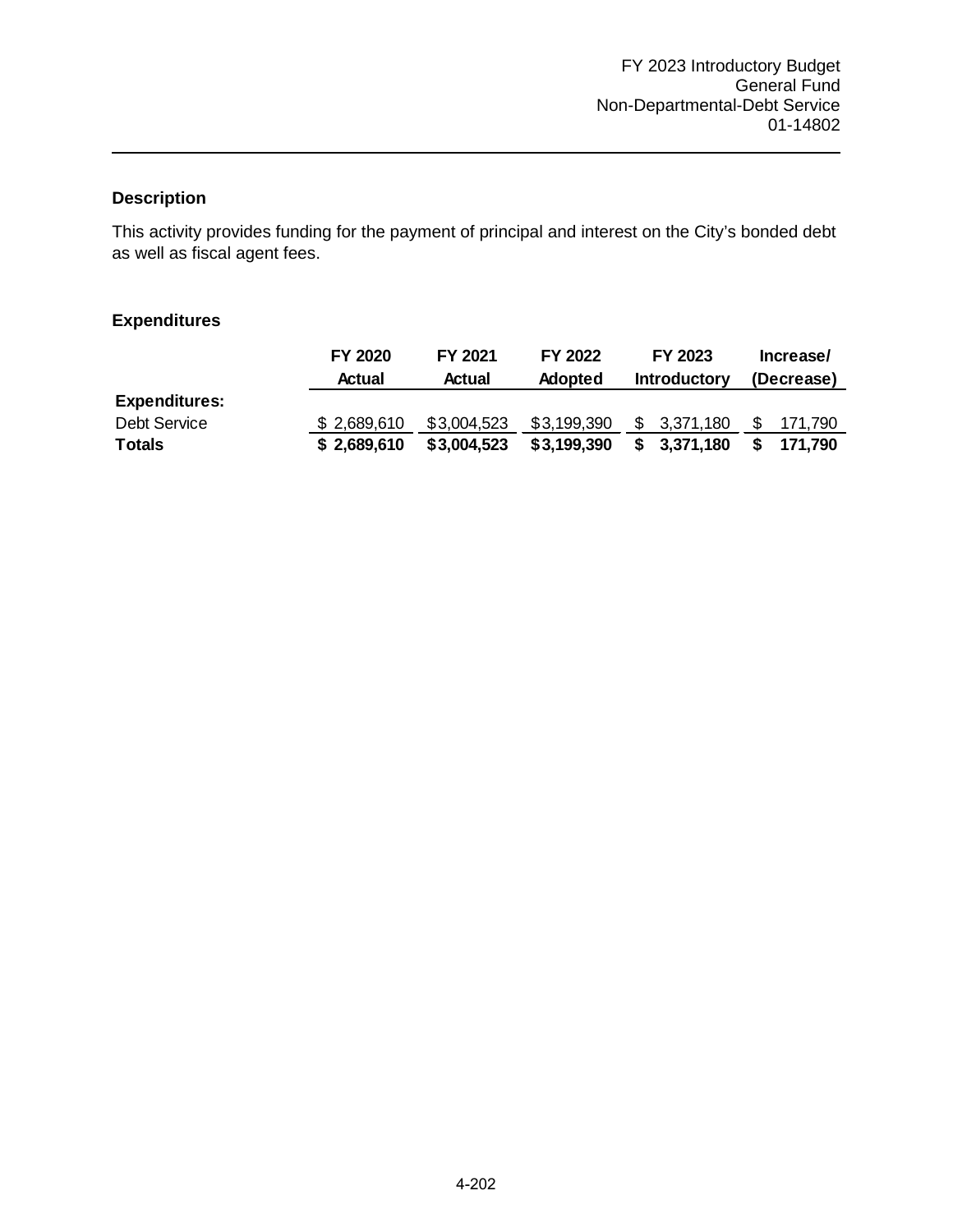This is the cost center for the administration of the City's Employees' Retirement System (ERS). The personnel and other administrative costs related to ERS are captured here, then each quarter these costs are charged to ERS to reimburse the City.

## **Expenditures**

|                                 |    | FY 2020        |    | FY 2021       | FY 2022        |    | FY 2023             | Increase/   |
|---------------------------------|----|----------------|----|---------------|----------------|----|---------------------|-------------|
|                                 |    | <b>Actual</b>  |    | <b>Actual</b> | Adopted        |    | <b>Introductory</b> | (Decrease)  |
| <b>Expenditures:</b>            |    |                |    |               |                |    |                     |             |
| <b>Personnel Services</b>       | \$ | 54,367         | \$ | 55,897        | \$<br>56,210   | \$ | 65,910              | \$<br>9,700 |
| <b>Employee Benefits</b>        |    | 6,972          |    | 8,009         | 8,150          |    | 8,210               | 60          |
| <b>Purchased Services</b>       |    |                |    |               | $\blacksquare$ |    | 5,000               | 5,000       |
| <b>Internal Service</b>         |    | $\blacksquare$ |    |               | 3,000          |    | 3,000               |             |
| <b>Other Operating Expenses</b> |    |                |    |               | 32,400         |    | 31,700              | (700)       |
| Reimbursement                   |    | (61, 339)      |    | (63,906)      | (99, 760)      |    | (113, 820)          | (14,060)    |
| <b>Totals</b>                   | œ  | ٠              | S  | ۰.            | $\blacksquare$ | S  | ۰                   |             |

## **Personnel**

There is approximately one full-time equivalent allocated to ERS. This is comprised of a 50% allocation of one Human Resource Consultant and 40% of one Accountant from the Accounting Division.

|                       |             | FY 2020 FY 2021 FY 2022 FY 2023 |             |             |
|-----------------------|-------------|---------------------------------|-------------|-------------|
| <b>Position Title</b> | <b>FTES</b> | <b>FTES</b>                     | <b>FTEs</b> | <b>FTEs</b> |
| HR CONSULTANT         | 0.500       | 0.500                           | 0.500       | 0.500       |
| <b>ACCOUNTANT III</b> | 0.410       | 0.410                           | 0.410       | 0.410       |
| Total                 | 0.910       | 0.910                           | 0.910       | 0.910       |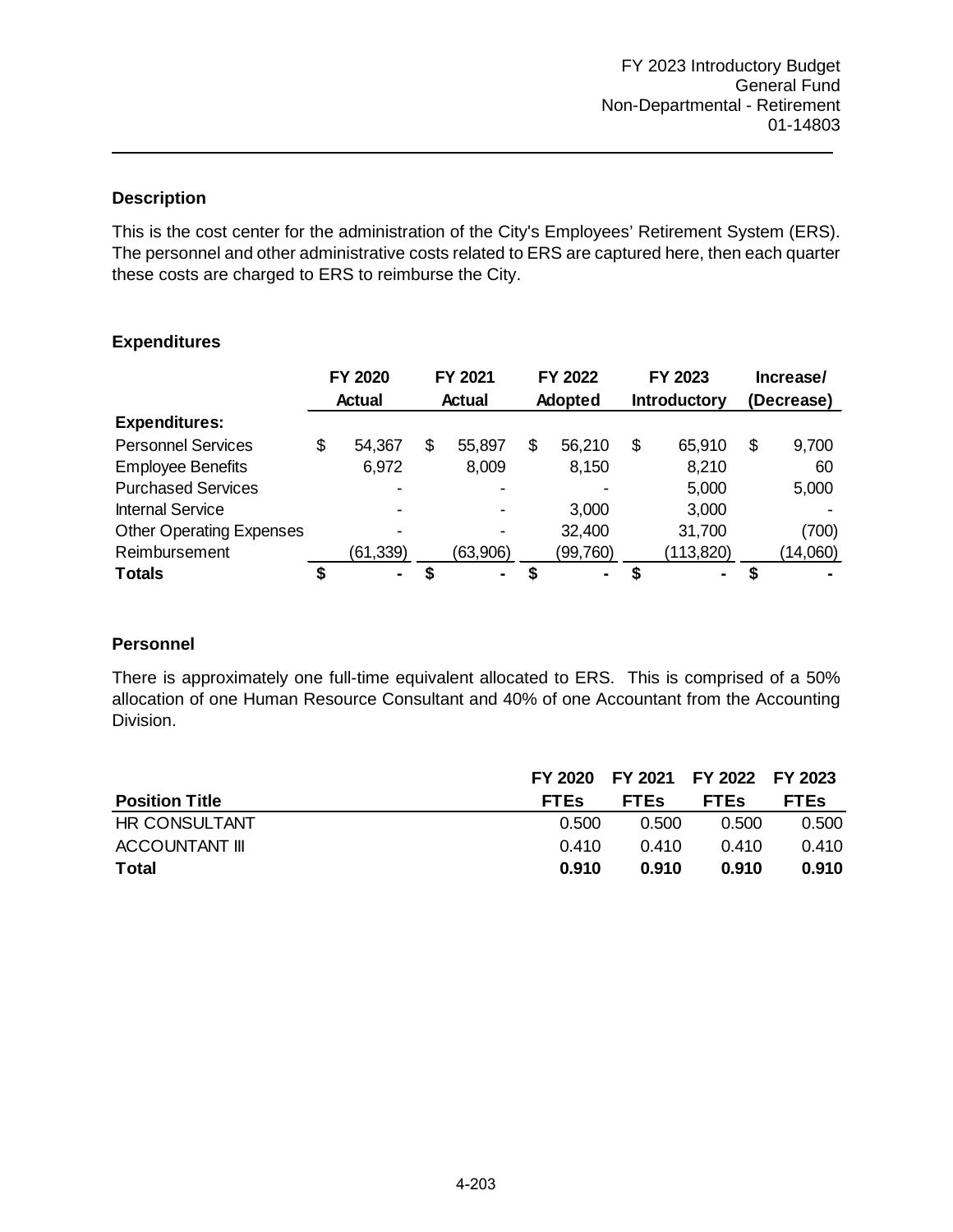This cost center provides for Pay-for-Performance, minimum wage adjustment, retirement contribution increases (decreases) for the General Fund, Contingency Appropriation, and various other non-department payments as needed. The Pay-for-Performance and retirement contribution increases (decreases) are not distributed to departments until the budget has been adopted and employee evaluations have been completed which does not occur until July 1.

## **Expenditures**

|                                 |               | FY 2020        |               | FY 2021 |         | FY 2022        |              | FY 2023    | Increase/   |  |
|---------------------------------|---------------|----------------|---------------|---------|---------|----------------|--------------|------------|-------------|--|
|                                 | <b>Actual</b> |                | <b>Actual</b> |         | Adopted |                | Introductory |            | (Decrease)  |  |
| <b>Expenditures:</b>            |               |                |               |         |         |                |              |            |             |  |
| <b>Personnel Services</b>       | \$            | $\blacksquare$ | S             | 861,925 | S.      | (582, 420)     | \$           | 2,398,440  | \$2,980,860 |  |
| <b>Employee Benefits</b>        |               | -              |               | 65,937  |         | (161, 480)     |              | (634, 770) | (473,290)   |  |
| <b>Other Operating Expenses</b> |               | 19,620         |               | 25,334  |         | 243,340        |              | 100,000    | (143, 340)  |  |
| <b>Transfer Out</b>             |               |                |               |         |         | $\blacksquare$ |              | 650,000    |             |  |
| Contingency                     |               | -              |               |         |         | 200,090        |              | 100,000    | (100,090)   |  |
| <b>Totals</b>                   | S             | 19,620         | S             | 953,196 | 5       | (300, 470)     | S            | 2,613,670  | \$2,264,140 |  |

## **Personnel Services**

This activity includes:

| Average 3% Pay-For Performance   | \$1,217,000 |             |
|----------------------------------|-------------|-------------|
| <b>Less: Social Services</b>     | (144, 360)  |             |
| Less: Juvenile Detention         | (67, 190)   |             |
| Net Change                       |             | 1,005,450   |
| Salaries & Wages Vacancy Savings |             | (1,200,000) |
| Minimum Wage Adjustment          |             | 717,840     |
| <b>Total Personnel Services</b>  |             | \$523,290   |
|                                  |             |             |

## **Employee Benefits**

The retirement contribution rate for the upcoming fiscal year decreased from the prior year based the results of the annual actuarial valuation.

The workers' compensation estimated costs remains flat at \$100,000.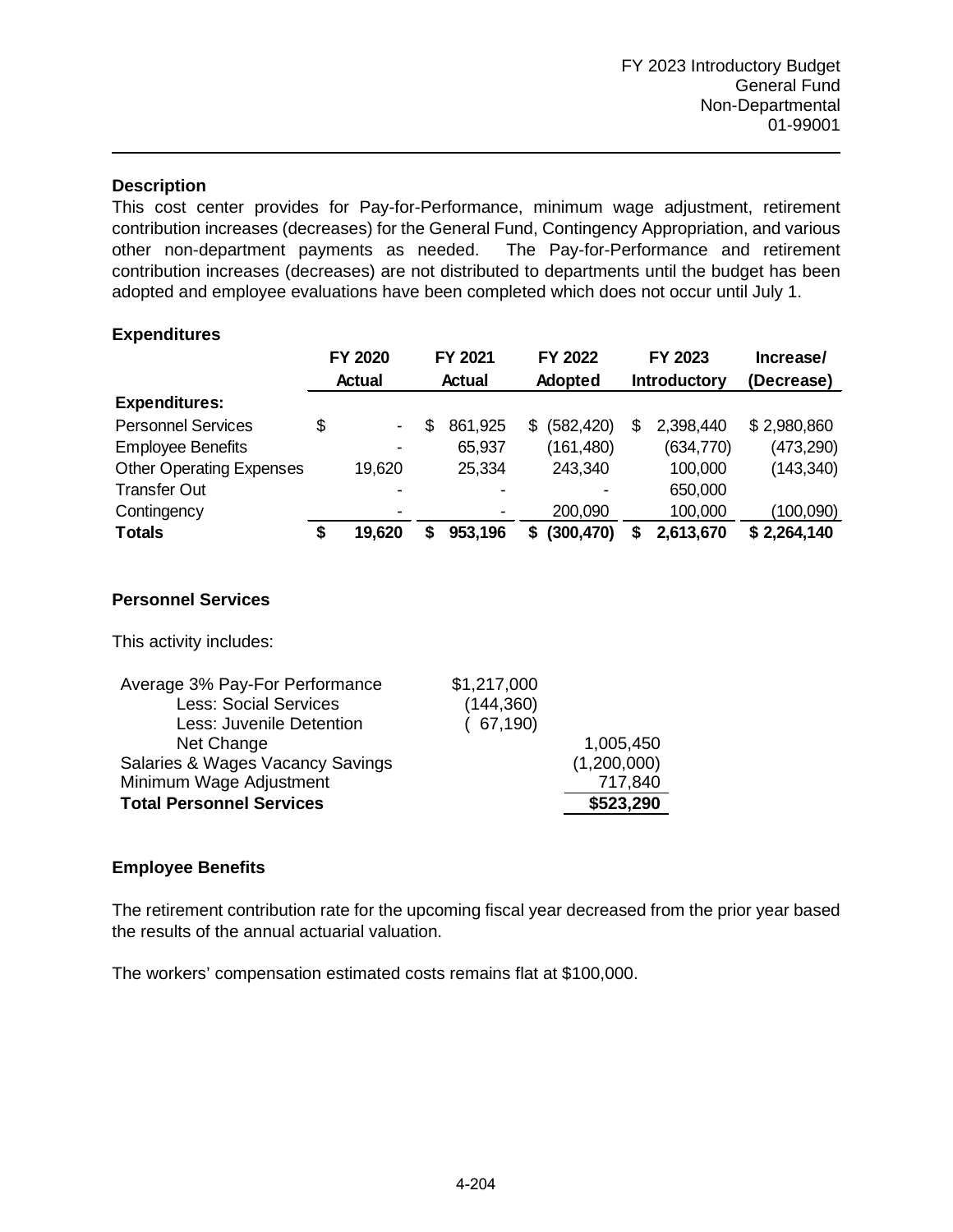## **Transfer to Capital Projects Fund (01-99501)**

This activity reflects support of Capital and Special Projects. Funding includes current revenues and transfers from Unreserved Fund Balance. Other projects included in the Capital and Special Projects Plan are funded by reprogrammed funds within the Capital Projects Fund and grant and bonds which are appropriated by a separate ordinance at the time of award or issuance.

|                      | FY 2020<br>Actual | FY 2021<br>Actual | FY 2022<br><b>Adopted</b> | FY 2023<br><b>Introductory</b> | Increase/<br>(Decrease) |            |  |
|----------------------|-------------------|-------------------|---------------------------|--------------------------------|-------------------------|------------|--|
| <b>Expenditures:</b> |                   |                   |                           |                                |                         |            |  |
| Transfer Out         | \$ 3,374,930      | \$5,626,629       | 562.310                   | 165,000                        |                         | (397, 310) |  |
| <b>Totals</b>        | \$3,374,930       | \$5,626,629       | 562,310                   | 165,000                        |                         | (397, 310) |  |

## **Transfer to Special Grants Fund (01-99502)**

Transfers to Special Grants cover the local required share of grants.

|                      | FY 2020     | FY 2021     | FY 2022        |                     | FY 2023 | Increase/  |            |  |
|----------------------|-------------|-------------|----------------|---------------------|---------|------------|------------|--|
|                      | Actual      | Actual      | <b>Adopted</b> | <b>Introductory</b> |         | (Decrease) |            |  |
| <b>Expenditures:</b> |             |             |                |                     |         |            |            |  |
| <b>Transfer Out</b>  | \$1,420,000 | \$1,240,554 | \$1.400,920    |                     | 780,000 |            | (620, 920) |  |
| <b>Totals</b>        | \$1,420,000 | \$1,240,554 | \$1,400,920    |                     | 780,000 |            | (620.920)  |  |

## **Transfer To/Support of Schools (01-99503)**

This activity reflects the City's support of Public Schools. The City also provides funding for school debt.

|                      | FY 2020      | FY 2021<br>FY 2022 |                | FY 2023             | Increase/  |                          |  |
|----------------------|--------------|--------------------|----------------|---------------------|------------|--------------------------|--|
|                      | Actual       | <b>Actual</b>      | <b>Adopted</b> | <b>Introductory</b> | (Decrease) |                          |  |
| <b>Expenditures:</b> |              |                    |                |                     |            |                          |  |
| <b>Debt Service</b>  | \$2,273,024  | \$2.514.109        | \$2,666,690    | \$<br>1,705,390     | S          | (961, 300)               |  |
| <b>Transfer Out</b>  | \$20,976,527 | \$20,587,412       | \$22,812,500   | \$22,812,500        | \$         | $\overline{\phantom{0}}$ |  |
| <b>Totals</b>        | \$23,249,551 | \$23,101,521       | \$25,479,190   | \$24,517,890        | \$         | (961, 300)               |  |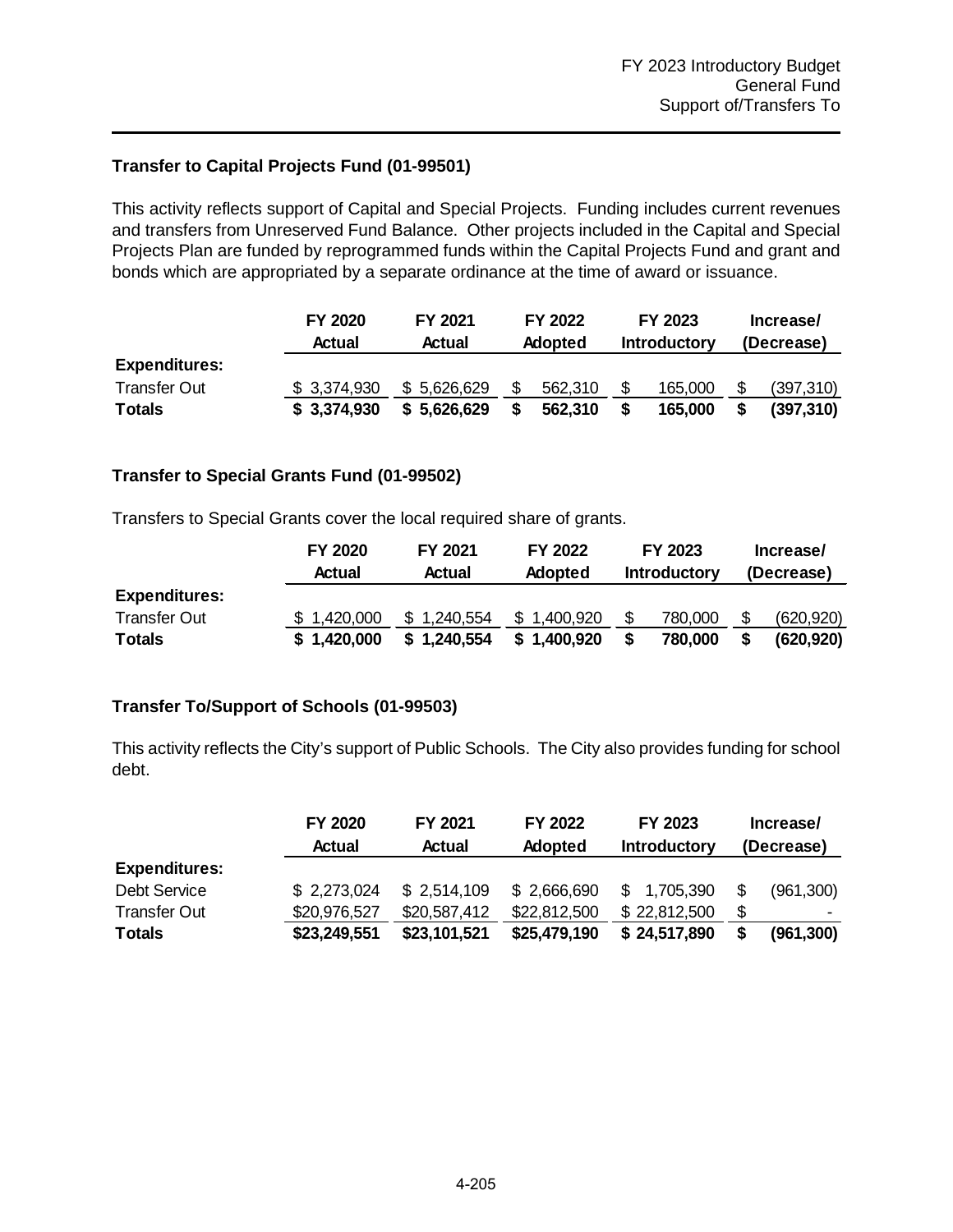## **Transfer to Transportation Fund (01-99505)**

This activity reflects the City's support for the Transportation Fund.

|                      |  | <b>FY 2020</b><br>Actual |  | FY 2021<br>Actual |  | FY 2022<br>Adopted |                | FY 2023<br><b>Introductory</b> |                          | Increase/<br>(Decrease) |                          |
|----------------------|--|--------------------------|--|-------------------|--|--------------------|----------------|--------------------------------|--------------------------|-------------------------|--------------------------|
|                      |  |                          |  |                   |  |                    |                |                                |                          |                         |                          |
| <b>Expenditures:</b> |  |                          |  |                   |  |                    |                |                                |                          |                         |                          |
| <b>Transfer Out</b>  |  | 264,630                  |  | $\blacksquare$    |  |                    | $\blacksquare$ |                                | $\overline{\phantom{0}}$ |                         | $\overline{\phantom{0}}$ |
| <b>Totals</b>        |  | 264,630                  |  | ۰.                |  |                    | ٠              |                                | ٠                        |                         | ٠                        |

## **Transfer to RIFA (01-99507)**

The City and Pittsylvania provide operating and debt service for RIFA. This reflects the City portion of that support.

|                      | FY 2020 |         | FY 2021 |         | FY 2022        |         | FY 2023             |        | Increase/  |           |
|----------------------|---------|---------|---------|---------|----------------|---------|---------------------|--------|------------|-----------|
|                      |         | Actual  | Actual  |         | <b>Adopted</b> |         | <b>Introductory</b> |        | (Decrease) |           |
| <b>Expenditures:</b> |         |         |         |         |                |         |                     |        |            |           |
| <b>Transfer Out</b>  |         | 372.490 |         | 280.810 |                | 336.900 |                     | 75,000 |            | (261,900) |
| <b>Totals</b>        |         | 372.490 | S       | 280,810 |                | 336,900 |                     | 75,000 |            | (261,900) |

## **Transfer to Motorized Equipment Fund (01-99508)**

For several years the Motorized Equipment Fund's revenue has not covered expenditures, the City Code requires the General Fund to transfer funds to cover the deficit.

|                      | <b>FY 2020</b>           |  | FY 2021                  |  | <b>FY 2022</b> |  | FY 2023             |  | Increase/  |  |
|----------------------|--------------------------|--|--------------------------|--|----------------|--|---------------------|--|------------|--|
|                      | Actual                   |  | <b>Actual</b>            |  | <b>Adopted</b> |  | <b>Introductory</b> |  | (Decrease) |  |
| <b>Expenditures:</b> |                          |  |                          |  |                |  |                     |  |            |  |
| <b>Transfer Out</b>  | $\overline{\phantom{0}}$ |  | $\overline{\phantom{a}}$ |  | 43.360         |  | 292,710             |  | 249,350    |  |
| <b>Totals</b>        | ۰                        |  | $\sim$                   |  | 43.360         |  | 292,710             |  | 249,350    |  |